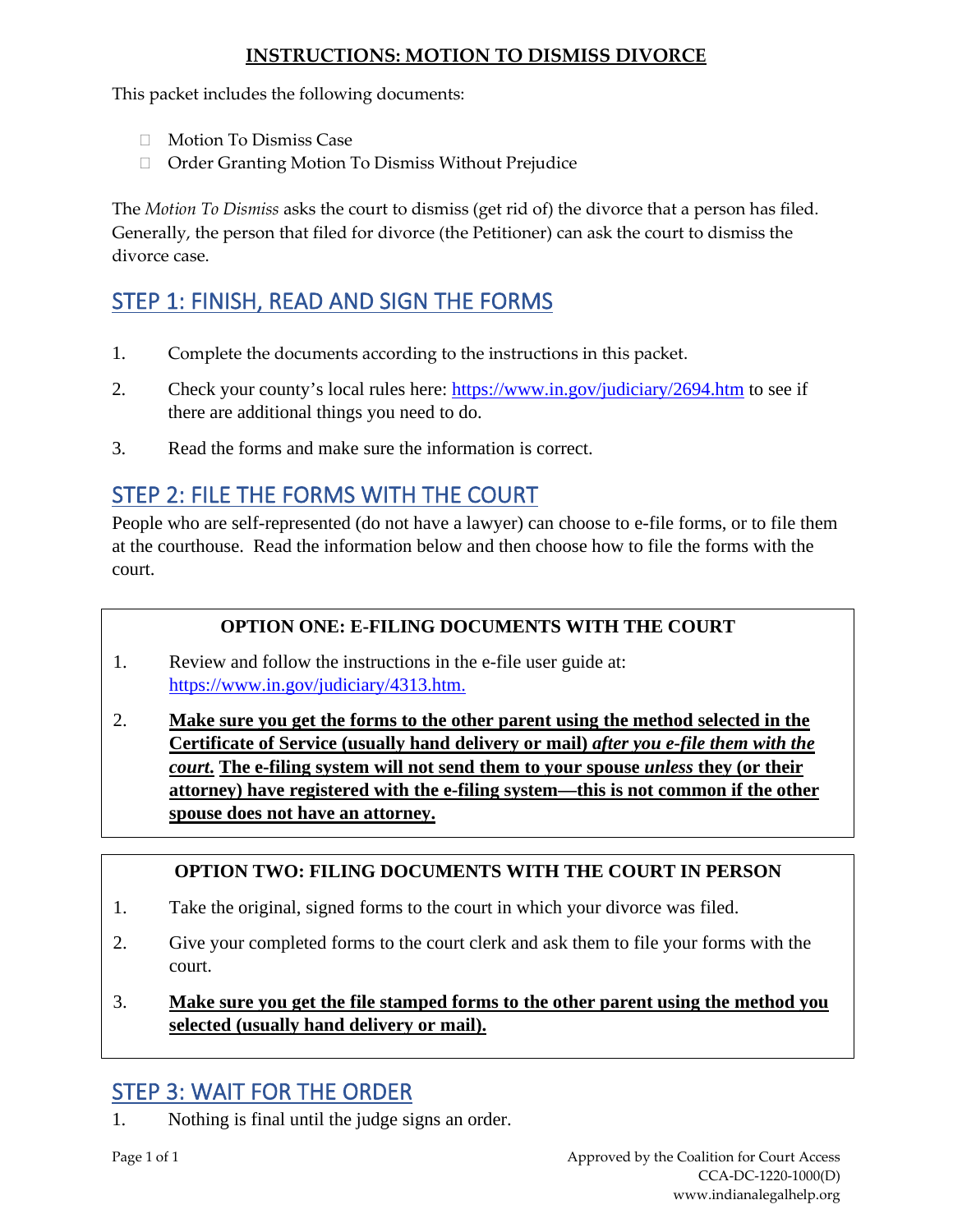| COUNTY OF<br>CASE NO.<br>IN RE THE MARRIAGE OF:<br>FOR THE SECTION ABOVE THE DOTTED LINE, LOOK AT THE<br><b>COURT PAPERS YOU HAVE IN THIS CASE AND FILL IN</b><br>THESE BLANKS TO MATCH THOSE FORMS.<br>Petitioner,<br>V.<br>Respondent.<br><b>MOTION TO DISMISS CASE</b><br>Comes now Petitioner, <u>YOUR NAME</u> and requests that<br>this case be dismissed because Petitioner <u>YOUR NAME</u><br>no longer wants to proceed in this matter.<br>Wherefore, YOUR NAME<br>respectfully requests the Court<br>to dismiss this cause without prejudice.<br>SIGN HERE<br>Petitioner Signature<br><b>YOUR NAME</b> | <b>COURT</b> |
|-------------------------------------------------------------------------------------------------------------------------------------------------------------------------------------------------------------------------------------------------------------------------------------------------------------------------------------------------------------------------------------------------------------------------------------------------------------------------------------------------------------------------------------------------------------------------------------------------------------------|--------------|
|                                                                                                                                                                                                                                                                                                                                                                                                                                                                                                                                                                                                                   |              |
|                                                                                                                                                                                                                                                                                                                                                                                                                                                                                                                                                                                                                   |              |
|                                                                                                                                                                                                                                                                                                                                                                                                                                                                                                                                                                                                                   |              |
|                                                                                                                                                                                                                                                                                                                                                                                                                                                                                                                                                                                                                   |              |
|                                                                                                                                                                                                                                                                                                                                                                                                                                                                                                                                                                                                                   |              |
|                                                                                                                                                                                                                                                                                                                                                                                                                                                                                                                                                                                                                   |              |
|                                                                                                                                                                                                                                                                                                                                                                                                                                                                                                                                                                                                                   |              |
|                                                                                                                                                                                                                                                                                                                                                                                                                                                                                                                                                                                                                   |              |
|                                                                                                                                                                                                                                                                                                                                                                                                                                                                                                                                                                                                                   |              |
|                                                                                                                                                                                                                                                                                                                                                                                                                                                                                                                                                                                                                   |              |
|                                                                                                                                                                                                                                                                                                                                                                                                                                                                                                                                                                                                                   |              |
| <b>Petitioner Printed Name</b>                                                                                                                                                                                                                                                                                                                                                                                                                                                                                                                                                                                    |              |

### **CERTIFICATE OF SERVICE**

\_\_\_\_\_\_\_\_\_\_\_\_\_\_\_\_\_\_\_\_\_\_\_\_\_\_\_\_\_\_ \_\_\_\_\_\_\_\_\_\_\_\_\_\_\_\_\_\_\_\_\_\_\_\_\_\_\_\_\_\_

DATE YOU WILL SEND THIS DOCUMENT

I hereby certify that I sent a copy of this document on **TO YOUR SPOUSE** by



 $\Box$  e-service using the e-filing system

☐ first-class U.S. mail, postage prepaid

 $\Box$  hand delivery to **SPOUSE'S NAME** 

to at the following address:

\_\_\_\_\_\_\_\_\_\_\_\_\_\_\_\_\_\_\_\_\_\_\_\_\_\_\_\_\_\_ SPOUSE'S ADDRESS

\_\_\_\_\_\_\_\_\_\_\_\_\_\_\_\_\_\_\_\_\_\_\_\_\_\_\_\_\_\_ SIGN HERE

Signature